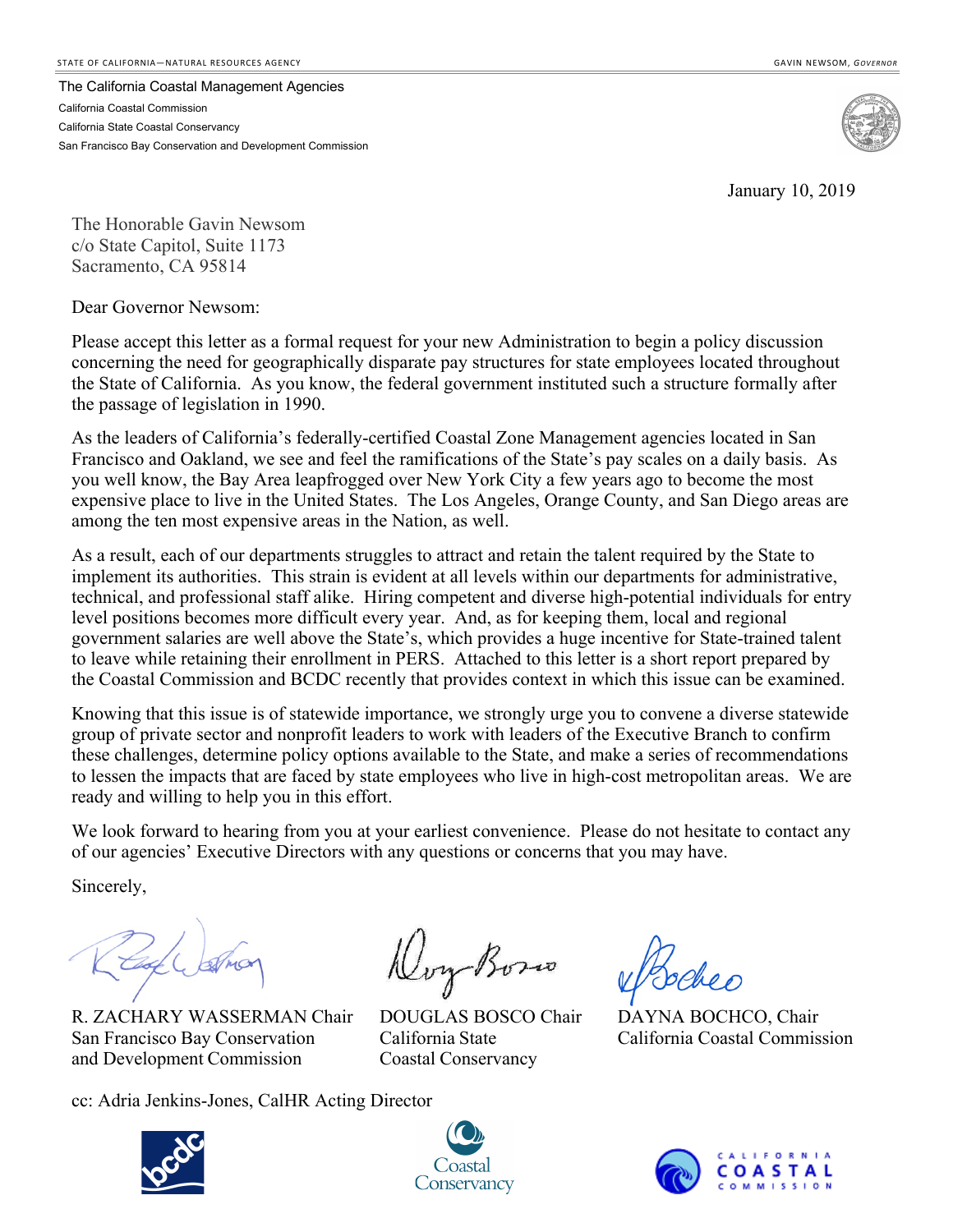### GEOGRAPHIC PAY CGEOPAY) FOR CALIFORNIA STATE EMPLOYEES

As reported by the Society of Human Resource Management (SHRM) summary results from the Culpepper Geographic Pay Differential Practices Survey indicate how companies use geographic pay differentials to create pay scales and administer differences in pay among various regions. In the survey 86% of large companies with over 10,000 employees utilize geographic pay differentials. Companies used either cost of labor, cost of living data, or both cost of labor and cost of living data to formulate their geographic differentials. Per SHRM, "Geographic location is the prevalent factor influencing market pay rates ..." Source: http://www.shrm.org/hrdisciplines/compensation/articles/pages/beyondmsas.aspx

### CALIFORNIA REGIONS

Housing, taxes, and other costs vary across California. Similarly salaries should reflect the prevailing competitive wages for comparable public sector positions and cost of living in each region. The State has recognized and awarded geographic differential pay for some specific classifications in the current and prior collective bargaining contracts. The State's Per Diem rate for short-term lodging also reflects geographic cost differences. A pay differential adjustment is needed to reflect a fair and equitable system based upon specific geographic work location and should be inclusive of all classifications. A quarter of a century ago the federal government addressed regional pay via an Act of Congress. Additionally, the states of Alaska, New York, Virginia, and Washington provide geographic pay. See the eight tables below for information pertaining to geographic differentials in California.

PURCHASING POWER CALCULATOR: Table 1 below lists what salary is needed to maintain the same purchasing power in different California cities. For comparison purposes the cost of living calculator determines what salary would be needed in those areas to maintain the same purchasing power as say an individual earning \$50,000 a year based in Sacramento. Source: http://inflationdata.com/inflation/Cost of Living/Cost of Living Calculator.asp

### TABLE 1

Data compiled July 2015

| City/Area            | Comparable<br>Salary \$ | Difference \$ | % more needed than Sacramento<br>for equivalent standard of living. |
|----------------------|-------------------------|---------------|---------------------------------------------------------------------|
| Oakland              | 61285                   | 11285         | 22.57                                                               |
| San Francisco        | 72525                   | 22525         | 45.05                                                               |
| San Jose             | 66236                   | 16236         | 32.47                                                               |
| Long Beach           | 59099                   | 9099          | 18.20                                                               |
| Los Angeles          | 59099                   | 9099          | 18.20                                                               |
| <b>Orange County</b> | 64228                   | 14228         | 28.46                                                               |
| San Diego            | 59144                   | 9144          | 18.29                                                               |

(Data by C2ER) About C2ER: https:/fwww.c2er.org/abouU

### TABLE 2

DPA's Total Compensation Survey-April 2006 divided California into the 5 regions below.

| Region I          | Sacramento / Northern California |
|-------------------|----------------------------------|
| Region II         | <b>Bay Area</b>                  |
| <b>Region III</b> | <b>Central Valley</b>            |
| Region IV         | Los Angeles                      |
| <b>Region V</b>   | San Diego / Southern California  |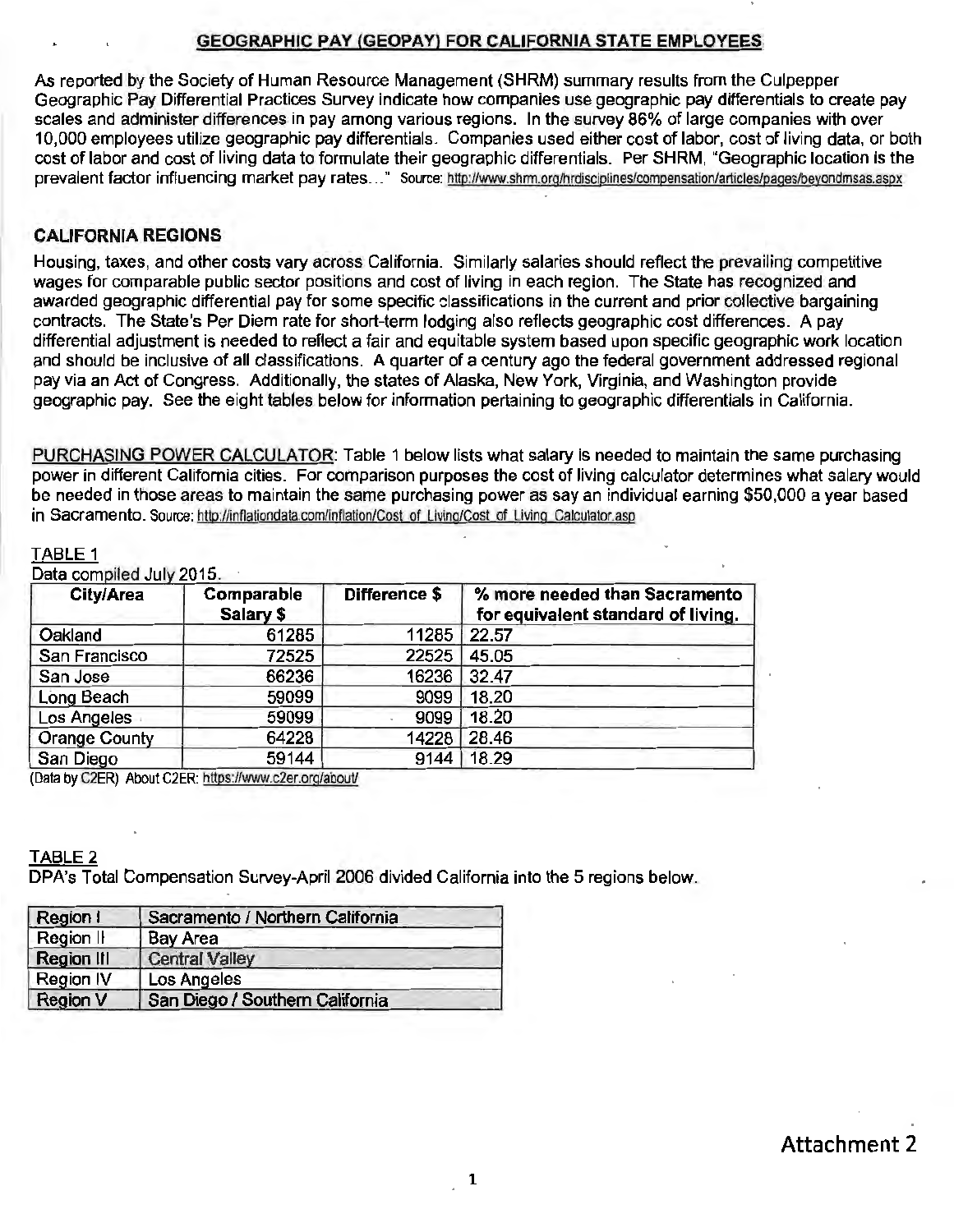# TABLE 3

The State's Per Diem rate for short-term lodging also reflects geographic cost differences (for SEIU, CAHP, and Excluded Employees). As of September 1, 2013.

| <b>County\City</b>                                | Amount       | % above Base & Sacramento      |
|---------------------------------------------------|--------------|--------------------------------|
| Base = All Counties\Cities located in California  | Up to \$90   |                                |
| (except as noted below)                           |              |                                |
| Napa, Riverside, and Sacramento Counties          | Up to $$95$  | 5.5% above base                |
| Los Angeles, Orange, and Ventura Counties and     | Up to \$120  | 33% above base \ 26.3% above   |
| Edwards AFB, excluding the City of Santa Monica   |              | Sacramento                     |
| Alameda, Monterey, San Diego, San Mateo, and      | Up to $$125$ | 38.9% above base \ 31.6% above |
| Santa Clara Counties                              |              | Sacramento                     |
| San Francisco County and the City of Santa Monica | Up to \$150  | 66.6% above base \ 57.9% above |
|                                                   |              | Sacramento                     |

## TABLE 4

The California Budget Project's (CBP) October 2007 report entitled "Making Ends Meet: How Much Does It Cost to Raise a Family in California?" divided the state into 10 regions consisting of counties with similar costs of living (see table below). According to the report, "These regions are based on regions identified by California's Employment Development Department and the California Economic Strategy Panel, with modest modifications."

|                                                      | California Counties by Region               |
|------------------------------------------------------|---------------------------------------------|
| Region                                               | <b>Counties in Region</b>                   |
| Region I                                             | Del Norte, Humboldt, Lake, Lassen,          |
|                                                      | Mendocino, Modoc, Plumas, Sierra, Siskiyou, |
|                                                      | Trinity                                     |
| Region II                                            | Butte, Colusa, Glenn, Shasta, Sutter,       |
|                                                      | Tehama, Yuba                                |
| Region III                                           | El Dorado, Nevada, Placer, Sacramento,      |
|                                                      | Yolo                                        |
| Alameda, Contra Costa, Marin, Napa, San<br>Region IV |                                             |
|                                                      | Francisco, San Mateo, Santa Clara, Santa    |
|                                                      | Cruz, Solano, Sonoma                        |
| Region V                                             | Fresno, Kern, Kings, Madera, Merced, San    |
|                                                      | Joaquin, Stanislaus, Tulare                 |
| Region VI                                            | Alpine, Amador, Calaveras, Inyo, Mariposa,  |
|                                                      | Mono, Tuolumne                              |
| Region VII                                           | Monterey, San Benito, San Luis Obispo,      |
|                                                      | Santa Barbara                               |
| Region VIII                                          | Los Angeles                                 |
| Region IX                                            | Orange, Riverside, San Bernardino, Ventura  |
| Region X                                             | Imperial, San Diego                         |

See Attachment 1, Table 2 and Appendix A for a listing of the updated 2013 CBP's "Making Ends Meet" budget figures based on various counties. (Notes: CBP budgets = housing, utilities, child care, transportation, food, health care, taxes, and misc. Family consists of two children. Misc.= Clothing, laundry services, education related expenses, reading materials, personal care items, housekeeping supplies, and basic phone service, and a modest \$25 a month for individuals and \$35 a month for families for spending on charitable items or birthday presents or small expenditures. CBP's estimates of basic budgets don't make provisions for entertainment or allowances for "big ticket" items or significant savings.)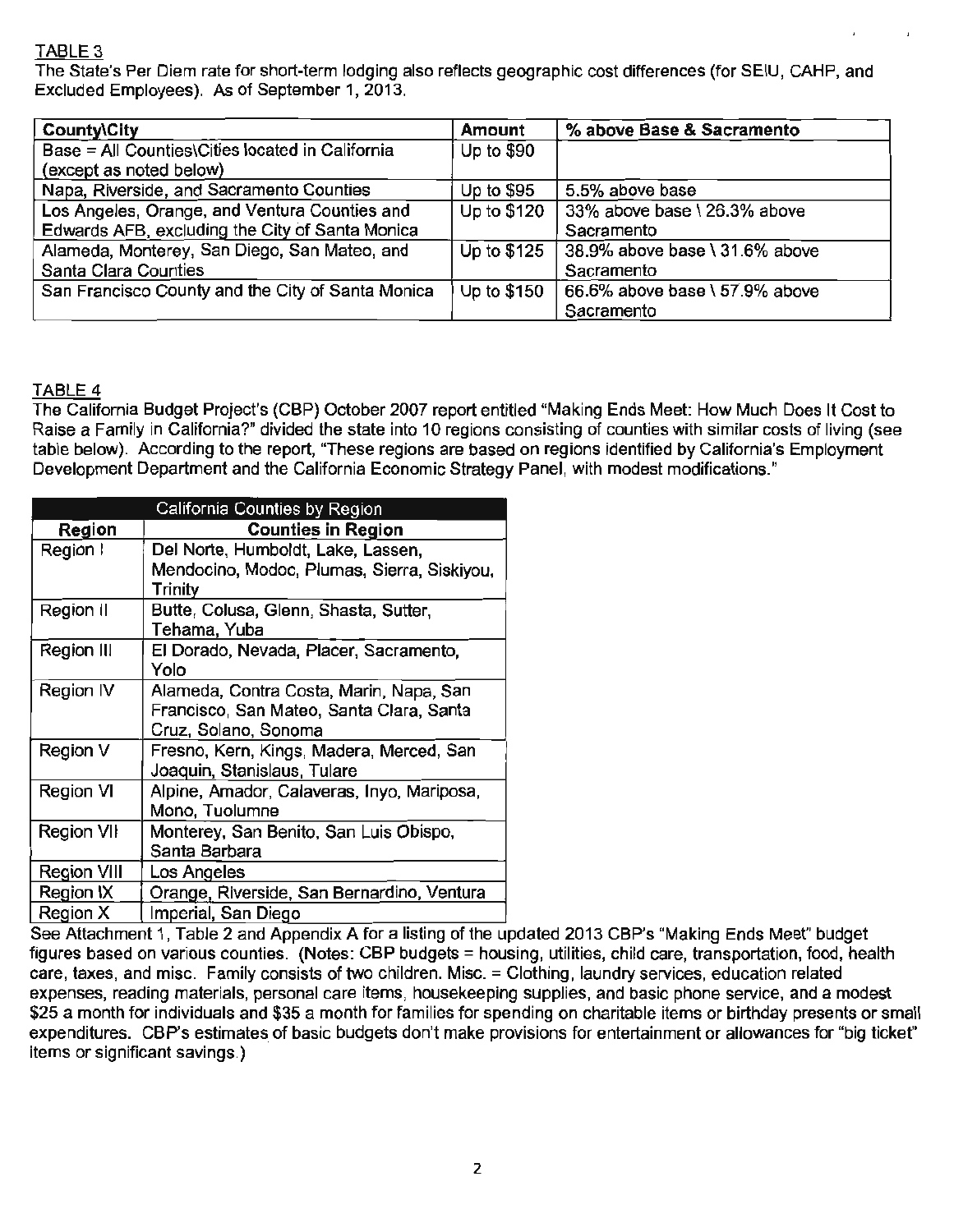Culpepper and Associates a leading provider and trusted source for compensation survey market data and consulting services provides regional cost of labor data. About: http://www.culpepper.com/AboutUs/

### **CULPEPPER GEOGRAPHIC PAY INDEX (CGPJ):**

The Culpepper Geographic Pay Index (CGPI) is a geographic pay differential index that provides a relative comparison of the pay within a Geographic Locale to the national average. CGPI calculations are based on cash compensation data submitted by participating companies for employees matching specific jobs in local markets (i.e., cost-of-labor). The CGPI provides a reliable pay differential index by controlling for the unique job mix in each Geographic Locale. Comparisons are made between the pay for each job and the corresponding national average. The resulting values are then aggregated to produce a single CGPI score for each Locale. Locales are grouped into Geographic Pay Zones based on the CGPI Ranges shown in the table below. Source: http://www.culpepper.com/surveys/compensation/geography/US.asp

#### TABLE 5

| <b>Culpepper Geographic Pay Index (CGPI) Scores</b><br>by U.S. Pay Zone * |                                                      |  |
|---------------------------------------------------------------------------|------------------------------------------------------|--|
| <b>US</b><br>Pay Zone                                                     | <b>CGPI Range</b><br>(% of U.S. National<br>Average) |  |
| Pay Zone 1                                                                | $112% +$                                             |  |
| Pay Zone 2                                                                | 103.0 to 111.9%                                      |  |
| Pay Zone 3                                                                | 98.0 to 102.9%                                       |  |
| Pay Zone 4                                                                | 92.0 to 97.9%                                        |  |
| Pay Zone 5                                                                | $< 92.0\%$                                           |  |

\* Compensation levels for specific jobs in local markets can vary and be impacted by a number of other factors, including company size, industry sector, talent availability, competition, cost of living, and health of local economies.

TABLE 6 (Comparison of California regions and their pay zones.)

| <b>U.S. Locale Data Cuts</b><br>in Culpepper Compensation Surveys<br>Effective: 8/3/2015 |                                   |
|------------------------------------------------------------------------------------------|-----------------------------------|
| Geographic Locale [U.S. Pay Zone]                                                        | Geographic Region [U.S. Pay Zone] |
| CA: Anaheim DIV [US 2]                                                                   | Southwest [US 2]                  |
| CA: Los Angeles DIV [US 2]                                                               | Southwest [US 2]                  |
| CA: Los Angeles-Long Beach MSA [US 2]                                                    | Southwest [US 2]                  |
| CA: Oakland DIV [US 1]                                                                   | Southwest [US 1]                  |
| CA: Oxnard-Ventura MSA [US 3]                                                            | Southwest [US 3]                  |
| CA: Riverside MSA [US 2]                                                                 | Southwest [US 2]                  |
| CA: Sacramento MSA [US 3]                                                                | Southwest [US 3]                  |
| CA: Sacramento-Roseville CSA [US 3]                                                      | Southwest [US 3]                  |
| CA: San Diego MSA [US 2]                                                                 | Southwest [US 2]                  |
| CA: San Francisco DIV [US 1]                                                             | Southwest [US 1]                  |
| CA: San Francisco-Oakland MSA [US 1]                                                     | Southwest [US 1]                  |
| CA: San Jose MSA [US 1]                                                                  | Southwest [US 1]                  |
| CA: San Rafael DIV [US 1]                                                                | Southwest [US 1]                  |
| CA: Silicon Valley [US 1]                                                                | Southwest [US 1]                  |

Source: http://www.culpepper.com/surveys/compensation/geography/USLocales.asp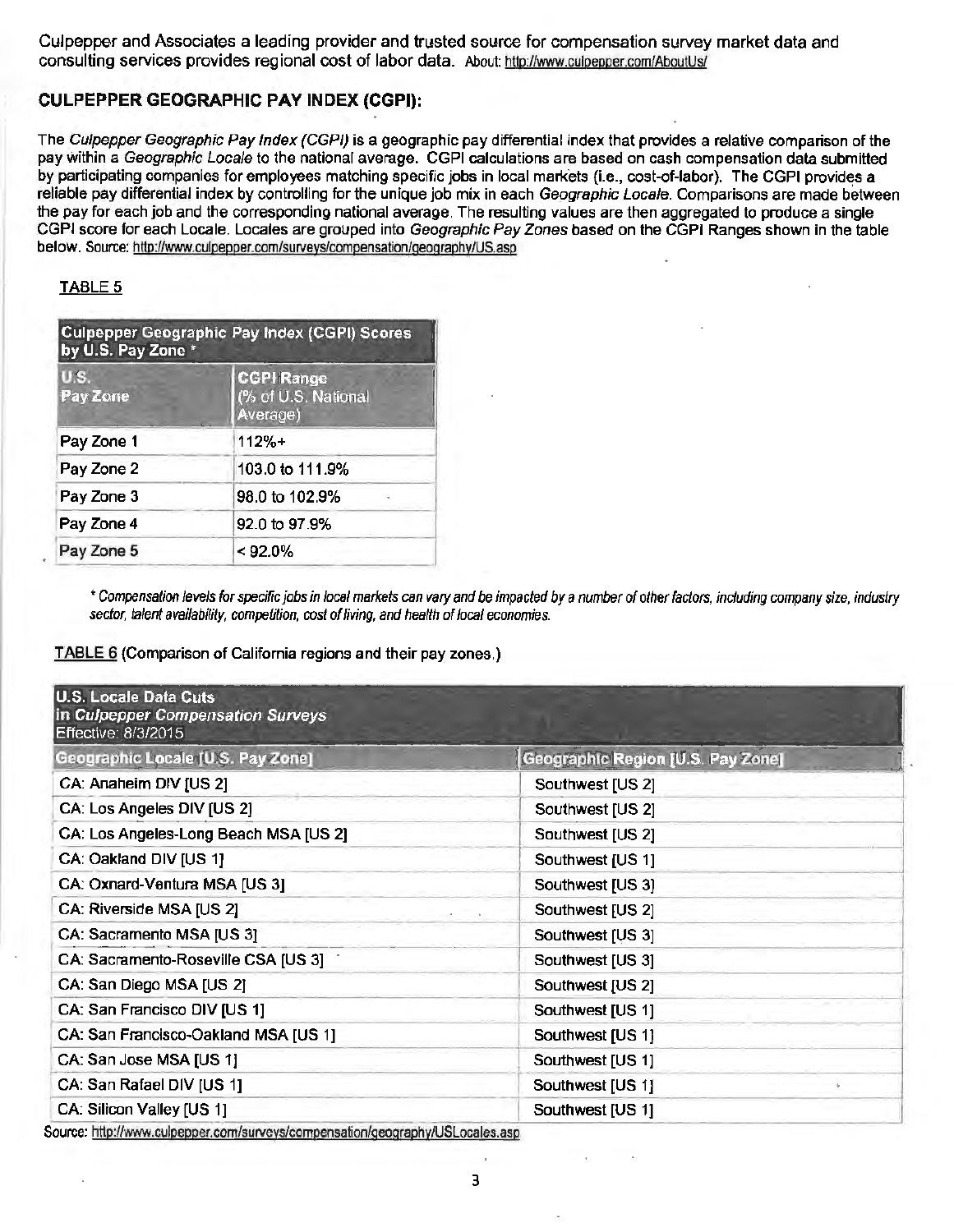### FEDERAL GOVERNMENT'S LOCALITY PAY

The Federal government took action via the Federal Employees Pay Comparability Act of 1990 (FEPCA) to ensure pay parity in various regions and to establish itself as an employer of choice in order recruit and retain qualified and talented employees. Under FEPCA specified metropolitan areas are designated to receive pay adjustments based on cost of labor. Locality pay is also factored into the retirement formula.

"In implementing the locality pay program in 1994, the Federal Salary Council considered how to define locality pay areas. After developing many alternatives, the Council recommended that the existing Metropolitan Statistical Areas (MSAs) established by the Office of Management and Budget (OMB) were suitable as the basis for defining locality pay areas. The President's Pay Agent accepted the Council's recommendation and directed the U.S. Office of Personnel Management (OPM) to define locality pay areas on the basis of OMB's definitions of metropolitan areas. Since then, the Council and Pay Agent have continued to use OMS-defined metropolitan areas as the basis for locality pay area definitions. The OMS-defined metropolitan areas now include Combined Statistical Areas (CSAs) as well as MSAs." Source: https://www.opm.gov/policy-data-oversight/pay-leave/salaries-wages/fact-sheets/#uri=Locality-Pay-Areas

### TABLE 7

The Federal Government's 2016 General Schedule Locality Pay Area definitions below are tied to Metropolitan Statistical Areas (MSAs) and Combined Statistical Areas (CSAs) identified by the Office of Management and Budget (OMB). Source: https://www.opm.gov/policy-data-oversight/pay-leave/salaries-wages/2016/locality-pay-area-definitions/

|                                    |                             | Federal Locality Pay for California Geographic Areas                                                                                           |
|------------------------------------|-----------------------------|------------------------------------------------------------------------------------------------------------------------------------------------|
| 2016 Locality Pay Area             | % Rate<br><b>Above Base</b> | Counties                                                                                                                                       |
| Sacramento-Roseville               | 22.61                       | El Dorado, Nevada, Placer, Sacramento, Sutter, Yolo, Yuba                                                                                      |
| San Jose-San Francisco-<br>Oakland | 35.75                       | Alameda, Contra Costa, Marin, Monterey, Napa, San<br>Benito, San Francisco, San Joaquin, San Mateo, Santa<br>Clara, Santa Cruz, Solano, Sonoma |
| Los Angeles-Long Beach             | 27.65                       | Kern, Los Angeles, Orange, Riverside, San Bernardino,<br>Santa Barbara, Ventura                                                                |
| San Diego-Carlsbad                 | 24.73                       | San Diego                                                                                                                                      |

### TABLE 8

See the regions in the table below for how much more the federal government pays its employees compared to its employees in the Sacramento area.

|                                                      |        | Federal Locality Pay 2016: Sacramento area vs. Bay Area, L.A., and S.D. regions |
|------------------------------------------------------|--------|---------------------------------------------------------------------------------|
| Sacramento-Arden-Arcade-Yuba   22.61%<br>City, CA-NV |        |                                                                                 |
| San Francisco-San Jose-<br>Oakland                   | 35.75% | +13.14% above Sacramento                                                        |
| Los Angeles-Long Beach                               | 27.65% | +5.04% above Sacramento                                                         |
| San Diego-Carlsbad                                   | 24.73% | +2.12% above Sacramento                                                         |

Source: https://www .opm.qov/policy-data-overslght/pay-leave/salanes-waqes/20 16/general-schedule/

# OTHER STATES WITH GEOGRAPHIC PAY

In addition to the federal government other states such as Alaska, New York, and Virginia provide for geographic pay differentials. Washington Federation of State Employees recently received a geographic pay differential in their governor's 2015-2017 compensation plan.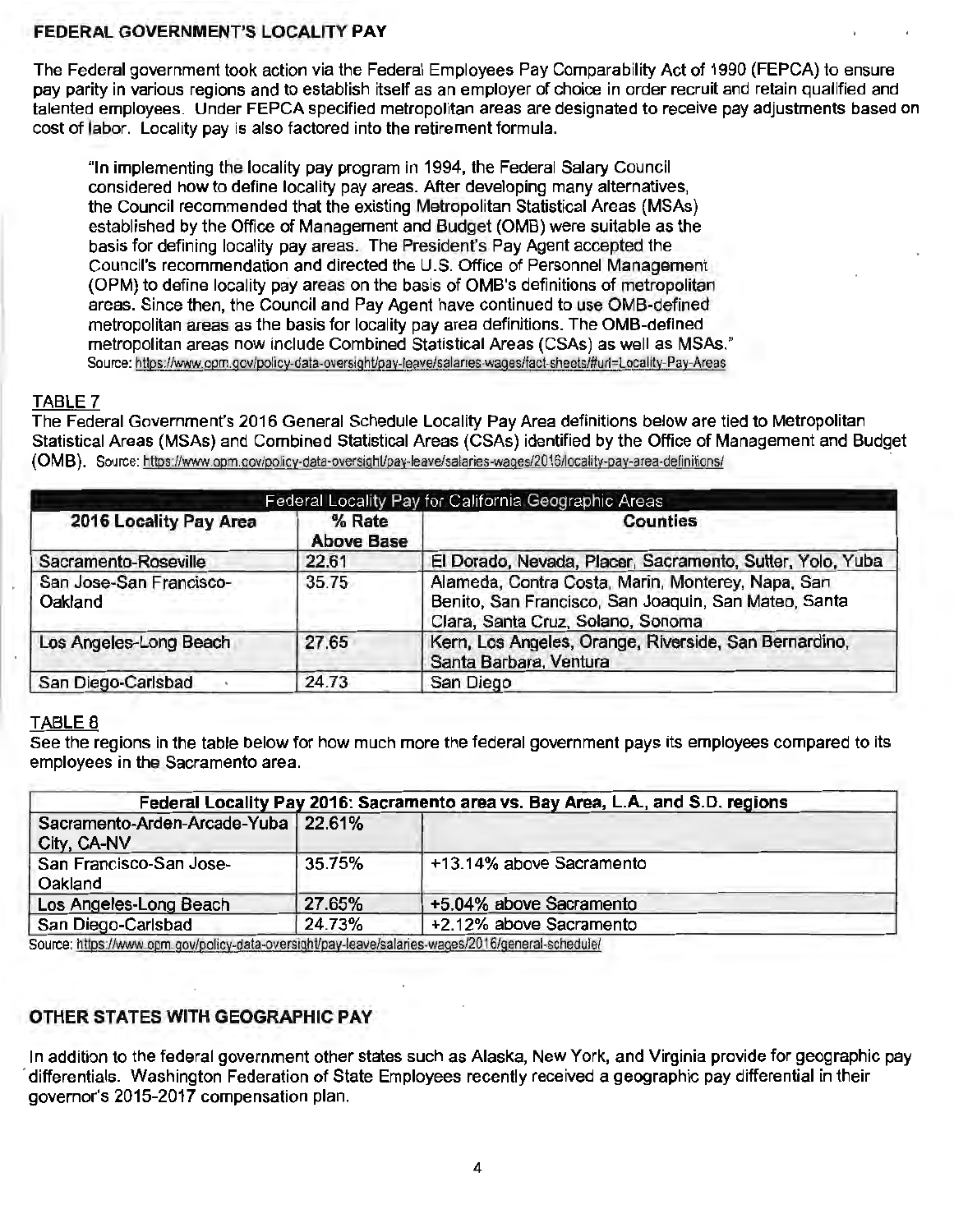### **GEOGRAPHIC PAY (GEOPAY) WILL ADVANCE STATE AND PUBLIC INTERESTS**

California is in the midst of an affordability crisis in high-cost areas that has an negative impact on State government and impairs State agencies, the condition of the Civil Service (which is embodied in the State of California's Constitution), and the quality of service provided to the public. Simultaneously, the State of California has a large percentage of its workforce that is eligible for retirement and the State will need to be a competitive employer to attract and retain high quality employees. What caliber of employees will the State attract in high-cost regions without competitive wages? Shouldn't tax payers and the public in high-cost regions receive the same level and quality of service as in less expensive regions?

State employees in high-cost regions have less disposable income, a lowered standard of living, and less ability to buy their own homes, save money, or invest in the State's supplemental retirement programs (such as the Savings Plus Program). The lack of disposable income was also a disadvantage for State employees in high-cost regions and was an obstacle for them to purchase "air time" service credit while that option was available. As a result State employees in high cost regions also have less retirement security than their counterparts in less expensive regions. During economic down turns State employees in high-cost regions are disproportionately impacted as they do not have as much disposable income to save as their counterparts in low cost regions. For example, during the furloughs State employees in high-cost regions had the cost of living to shoulder on top of pay cuts that amounted to nearly 15%.

In 2007 then Attorney General Brown made a declaration about a "Compensation Crisis" and regional differences in pay that hindered his Constitutional duties. "The Attorney General's Office today faces a compensation crisis. The "compensation disparities between my office and other public sector law offices, in regions where most of our attorneys work and live, has resulted in a de facto destruction of the merit principle as set forth in Article VII, section 1, subdivision (b). This compensation disparity also threatens the execution of my office's constitutional duty under article V, section 13 to adequately and uniformly enforce the law." (Reference: htto:/lwww.calattomeys.org/download.cfm?ID=21417) It should be noted that while examining the geographic pay issue and taking into account fair compensation for professional classifications that it should not be lost upon the examiner that it is the clerical classifications that serve as the backbone for many agencies and the clerical staff that are the most vulnerable to the affordability crisis.

According to the Secretary of the California Government Operations Agency, "In 10 years, 75% of the state workforce will be entirely made up of millennials... Currently, 80% of the state workforce is over the age of 45 and 60% are expected to leave in the next five years due to retirement. The state has no choice but to change how it recruits, develops and retains employees." (Source: Secretary Marybel Batjer's July 2015 letter to the Legislature.) A recent Pew Research Center study reported that only 26% of millennials have an interest in government\politics compared to 45% of Baby Boomers and 34% of Gen X. Uncompetitive compensation in high-cost areas leads to high turnover, recruitment costs, and vacancies. The recruitment crisis threatens the transfer of institutional knowledge at a pivotal time when the State is facing a mass exodus of its workforce due to retirements. These scenarios create a formula for a Human Resource crisis. "Workforce and succession plans provide departments the ability to forecast future workforce needs and develop strategies to ensure that they have a talented, competent workforce, and to mitigate the loss of institutional knowledge through attrition. It is particularly critical to engage in workforce and succession planning when large proportions of an organization are eligible to retire at roughly the same time, which continues to be a concern for California state government The proportion of state employees age 50 or older has increased from 23 percent in 1988 to nearly 41 percent in 2015. Data from CalHR indicates that the average retirement age for state employees is 59 with spikes of retirements occurring at ages 50, 55, and 62. The loss of institutional knowledge is a real concern for the State ... " (Source: State Auditor Elaine Howle's May 2015 report "High Risk: State Departments Need to Improve Their Workforce and Succession Planning Efforts to Mitigate the Risks of Increasing Retirements")

Other areas of concern fall under Education and Public Safety as fewer teachers and first responders can afford to live and serve in high-cost regions. Who will teach the next generation? Who will come to the rescue during natural disasters such as earthquakes and fires? The Legislature has already addressed California Association of Highway Patrolmen's (CHP) salaries with a law that bases their pay on the total compensation averages of the San Diego, San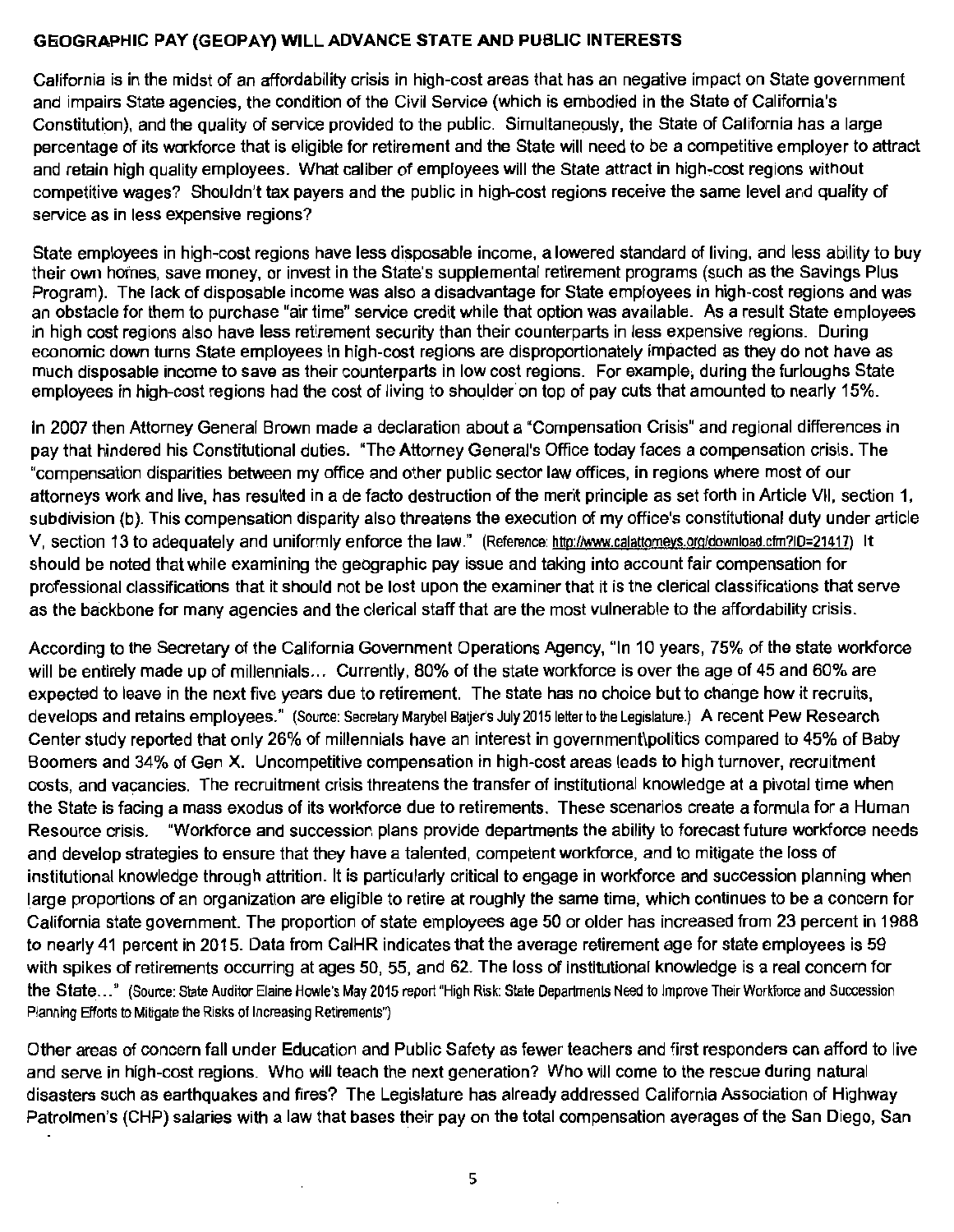Francisco, Los Angeles and Oakland police departments and the Los Angeles County Sheriff's Department to rnake-CHP wages more competitive.

Another noteworthy issue is the topic of diversity in the State's workforce. While the State is pursing greater diversity it should be noted that people of color, members of the LGBT community, and women that are mothers or want to start a family are being pushed out of high-cost regions. In December 2014 the Bold Italic noted: "According to the Anti-Eviction Mapping Project, the African-American population has decreased from 15% to 12% in Alameda County and from 13% to 6% in San Francisco. The map also includes an infographic showing that the black population has decreased while the overall population of San Francisco has increased and continues to do so." And that, "Over in Alameda County, neighborhoods heavily populated by African-Americans in the 1970s included West Oakland and South Berkeley, with data showing that these areas were once 83% and 78% black, respectively. In 2010, some areas of West Oakland drop to 51% black whereas the decrease is more significant in South Berkeley, from 85% to 34% black. The data grows bleaker in 2013, showing that the same space in Berkeley now has only a 7.8% black population and only that demographic comprises only 26% of West Oakland." (Source: http://www.lhebolditalic.com/articles/6504 new-map-shows-lhe-decline-of-sfs-black-population) In San Francisco, SF Gate reported in May 2015 that "the population of Latinos in the Mission has declined by more than 8,000 since 2000, according to Campos, a result of being evicted and priced out of the neighborhood. He told the other supervisors that his district, which includes the Mission, was in crisis." (Source: http://www.sfgate.com/bayarea/article/Campos-wants-moratorium-on-new-housing-in-the-6244209.php) An October 2014 post on DailyDot.com states, "The LGBT community has been particularly affected by San Francisco's gentrification problem, especially at the intersections of racial and class inequality. As of 2013, a full 29 percent of the City's 6,436 homeless people identify as lesbian, gay, bisexual, transgender, or queer. On Think Progress, Sacha Feinman notes that San Francisco's LGBT homelessness problem is driven by two distinct but interrelated phenomenon: First, queer people drawn to San Francisco because of its progressive reputation find themselves unable to afford shelter when they arrive and second, queer people who already live in the city are being evicted as rent and home prices soar." (Source: http://www.dailydot.com/opinion/lexington-closing-san-francisco-gay-culture/} Women who are mothers or are looking to start a family are finding themselves priced out of the Bay Area. A story in the June 27, 2015 issue of The Chronicle, "Families pack up as S.F. rents keep rising" indicated, "Getting an unaffordable rent increase is pretty much the same thing as getting an eviction notice..., said Sara Shortt, director of the Housing Rights Committee, a nonprofit that advocates for tenants. Her group is hearing from many families who've been priced out of their rental homes and cannot afford anything else that's for rent inside the city limits-or even a BART ride away. We hear all the time about Vacaville and Vallejo," she said. "It used to be Oakland or Berkeley, but now it's just farther and farther out." (Source: http://www.sfchronicle.com/bayarea/articleiFamilies·pack-up-as-S-F-rents-keep-rising-6353463.php)

Will California's high-cost urban centers and high-cost coastal communities become akin to gated communities and playgrounds for only the wealthy? The March 2015 Legislative Analyst Office (LAO) report "California's High Housing Costs: Causes and Consequences" substantiates concerns in regards to high cost of housing regions when it comes to recruitment and retention, commuter fatigue, crowding in household dwellings, not having the disposable income to purchase a home, and not being able to save money which makes one vulnerable.— (Think of the furloughs and the impact 15% pay cuts had on State employees in high cost regions.) To quote the LAO report, " ... households may find it more difficult to accommodate a drop in household income because they have a smaller amount of non-housing disposable income and likely have smaller available savings." It also states," ... California's housing problems warrant attention from state leaders." According to the May 2015 State Auditor's report, "One byproduct of spending a large share of one's income on housing is that personal finances may be more fragile--meaning a smaller share of a household's income is available for nonhousing goods and services, including savings. As a result, these households may find it more difficult to accommodate a drop in household income because they have a smaller amount of nonhousing disposable income and likely have smaller available savings. Homeownership helps households build wealth, requiring them to amass assets over time. Among homeowners, saving is automatic: every month, part of the mortgage payment reduces the total amount owed and thus becomes the homeowner's equity. For renters, savings requires voluntarily foregoing near-term spending. Due to this and other economic factors, renter median net worth totaled \$5,400 in 2013, a small fraction of the \$195,400 median homeowner's net worth. For many households in high housing cost areas, though, homeownership's benefits remain out of reach, as higher home prices (relative to area incomes) mean fewer and fewer households can afford to become homeowners." (Source: State Auditor Elaine Howle's May 2015 report "High Risk: State Departments Need to Improve Their Workforce and Succession Planning Efforts to Mitigate the Risks of Increasing Retirements") For this reason as an aspect of GeoPay State employees in high-cost areas also seek statuary protections from furloughs in the event of future downturns in the economy. As GeoPay may not entirely close the gap in standard of living between those in high-cost with less expensive regions State workers in high-cost regions seek to